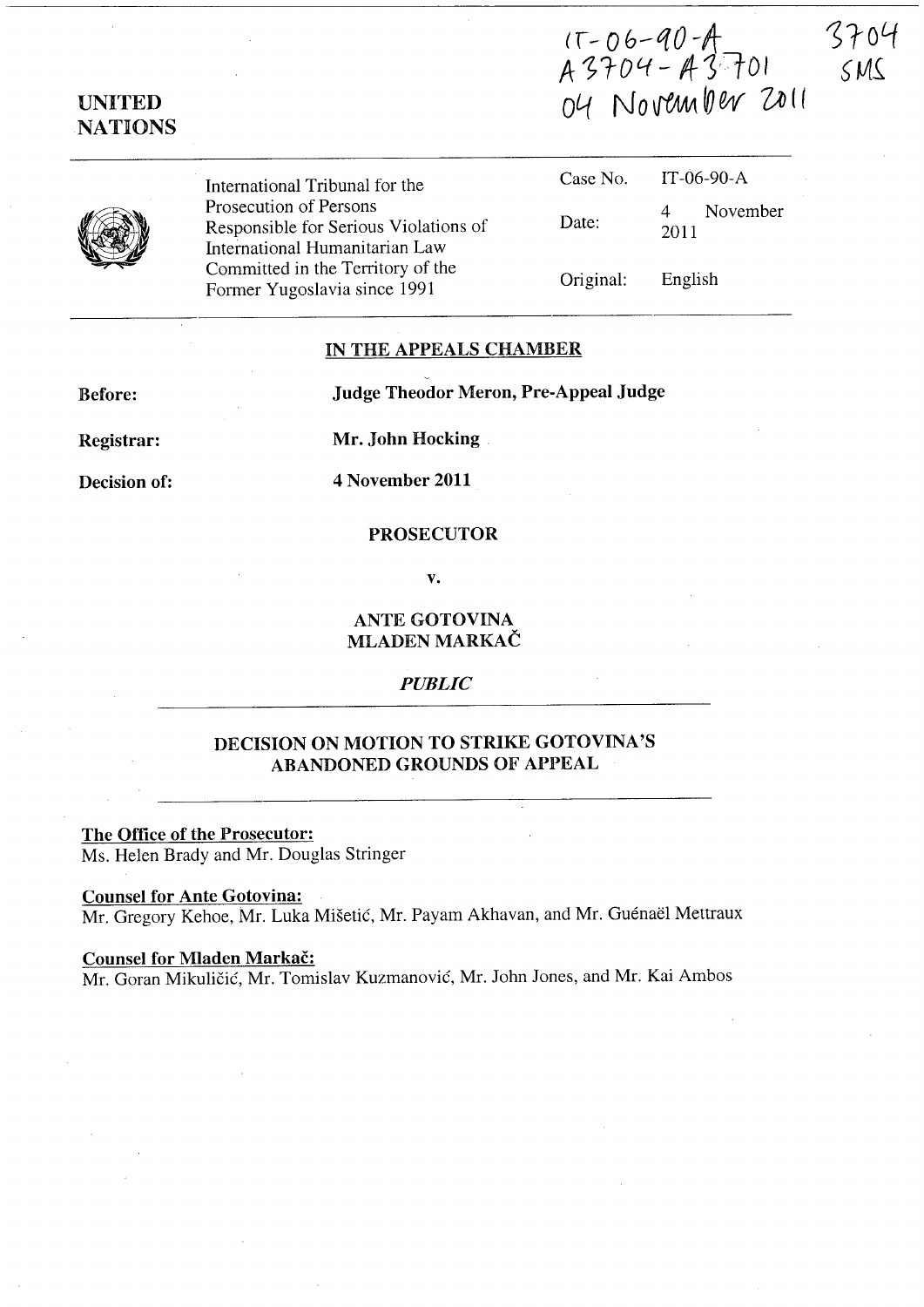I, THEODOR MERON, Judge of the Appeals Chamber of the International Tribunal for the Prosecution of Persons Responsible for Serious Violations of International Humanitarian Law Committed in the Territory of the former Yugoslavia since 1991 ("Appeals Chamber" and "Tribunal", respectively), and Pre-Appeal Judge in this case;

BEING SEISED of the Prosecution's "Motion to Strike Gotovina's Abandoned Grounds of Appeal" filed by the Office of the Prosecutor ("Prosecution") on 12 September 2011 ("Motion"), wherein the Prosecution seeks to strike 3 grounds and 20 sub-grounds of appeal from Gotovina's Notice of Appeal, $^2$  alleging that they have been effectively abandoned; $^3$ 

NOTING the Prosecution's contention, *inter alia,* that Rules 108 and 111 of the Rules of Procedure and Evidence ("Rules") require that grounds identified in a notice of appeal must be argued in an appellant's brief;<sup>4</sup>

NOTING the Prosecution's contention that allowing "empty" grounds and sub-grounds of appeal to stand fails to provide any assistance to the Appeals Chamber and infringes upon the Prosecution's right to be heard; $5$ 

NOTING "Ante Gotovina's Response to Respondent's Motion to Strike Out (Sub-) Grounds of Appeal" filed by Ante Gotovina ("Gotovina") on 21 September 2011 ("Response"), wherein Gotovina asserts that he has not withdrawn any of his grounds or sub-grounds of appeal; $<sup>6</sup>$ </sup>

NOTING Gotovina's contention that dismissing grounds of appeal 5, 6, and 7 in a preliminary decision would be unwarranted and unnecessary; $<sup>7</sup>$ </sup>

NOTING Gotovina's assertion that he has addressed errors common to two or more sub-grounds together, as "clearly identified" in his brief, to avoid replication and satisfy' the word-limit requirement of the Appeals Chamber;<sup>8</sup>

<sup>&</sup>lt;sup>1</sup> Prosecutor v. Ante Gotovina and Mladen Markač, Case No. IT-06-90-A, Order Designating a Pre-Appeal Judge, 30 May 2011.

*<sup>2</sup> Prosecutor v. Ante Gotovina and Mladen Markac,* Case No. IT-06-90-A, Notice of Appeal of Ante Gotovina, 16 May 2011 ("Notice of Appeal").

<sup>&</sup>lt;sup>3</sup> Motion, paras 1-2, 6. The allegedly abandoned grounds of appeal are 5, 6, and 7, and the sub-grounds of appeal are 1.1.1, 1.1.2, 1.1.5.5, 1.2.2.1, 1.2.2.2, 1.2.2.3, 1.2.3, 1.3.1,1.3.2, 1.3.3, 1.3.4, 1.3.5, 1.3.6, 1.3.7,·1.3.8, 1.5, 1.6,2.5,2.6, and 4.1. Motion, para. 2. *See also Prosecutor v. Ante Gotovina and Mladen Markac,* Case No. IT-06-90-A, Prosecution's Reply in Support of its Motion to Strike Abandoned Grounds of Appeal, 23 September 2011 ("Reply"), para. 7; Notice of Appeal; *Prosecutor v. Ante Gotovina and Mladen Markač*, Case No. IT-06-90-A, Appellant's Brief of Ante Gotovina, 2 August 2011.

<sup>4</sup> Motion, para. 4. *See* Rules of Procedure and Evidence, IT/32/Rev.46, 20 October 2011 ("Rules"), Rules 108 and 111; Practice Direction on Formal Requirements for Appeals from Judgement, IT/201, 7 March 2002, para. 4(b).

<sup>5</sup> Reply, paras 1, 5-6. *See also* Motion, paras 3, 5.

<sup>&</sup>lt;sup>6</sup> Response, para. 2.

<sup>7</sup> Response, para. 4.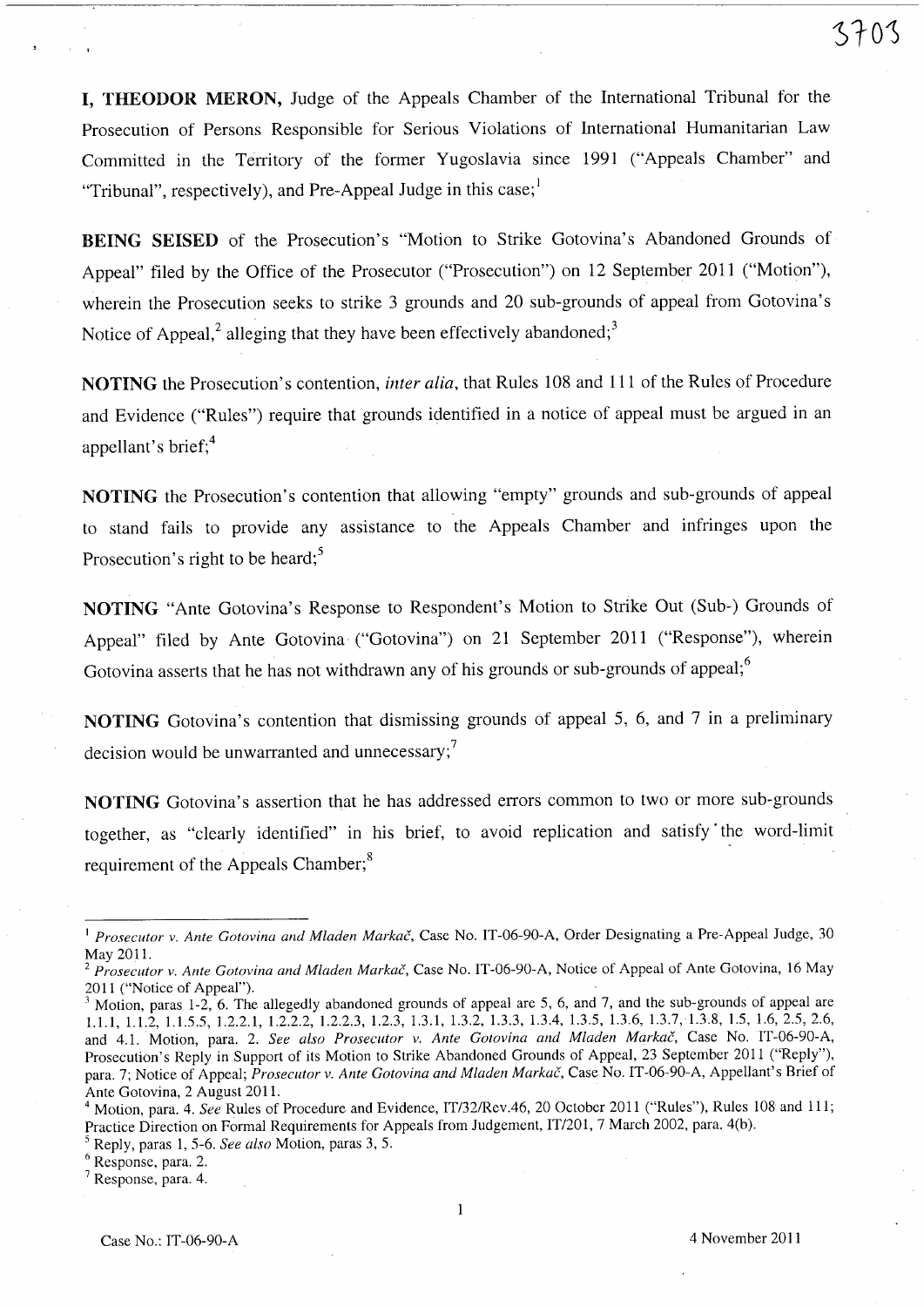RECALLING that in carrying out its mandate under Article 25 of the Statute of the Tribunal, the Appeals Chamber "depends upon the focused contributions of the parties", and that it is the responsibility of the parties to "present their case clearly, logically and exhaustively so that the Appeals Chamber may fulfill its mandate in an efficient and expeditious manner";<sup>9</sup>

NOTING that in a notice of appeal, the appellant must set forth the grounds of appeal and "indicate the substance of the alleged errors and the relief sought", $^{10}$  the purpose of which is to provide notice to a respondent on the scope of the appeal from the time a notice of appeal is filed;<sup>11</sup>

RECALLING that if a ground of appeal is alleged *only* in a notice of appeal and is not elaborated in the relevant appellant's brief, the Appeals Chamber will consider that ground of appeal to be abandoned;<sup>12</sup>

RECALLING that the benefit of striking out parts of a submission is to guarantee the fairness of the proceedings and to clarify for the parties, and the public, which arguments have been considered by the Chamber in reaching a particular decision;<sup>13</sup>

CONSIDERING that in context, the issues noted by the Prosecution are unlikely to cause confusion;

CONSIDERING that a preliminary decision to strike grounds and sub-grounds of appeal from the Notice of Appeal is thus unnecessary at this stage of the proceedings;

### FOR THE FOREGOING REASONS,

DENY the Motion.

, .

2

<sup>&</sup>lt;sup>8</sup> Response, para. 5.

*<sup>9</sup> Prosecutor v. Ljuhe Boskoski and lohan Tarculovski,* Case No. IT-04-S2-A, Decision on Boskoski Defence Motion to Strike Out Paragraphs from Prosecution Appeal Brief, 19 May 2009, para. 7.

<sup>&</sup>lt;sup>10</sup> Rule 108 of the Rules; *Prosecutor v. Sefer Halilović*, Case No. IT-01-48-A, Appeals Judgement, 16 October 2007,  $\alpha$ ra. 44.  $\alpha$ 

<sup>I</sup>*In the Case Against Florence Hartmann,* Case No. IT-02-S4-R77.S-A, Decision on Motions to Strike and Requests to Exceed Word Limit, 6 November 2009, para. 12; *Prosecutor v. Naser Oric,* Case No. IT-03-6S-A, Decision on Prosecution's Motion for an Order Striking Defence Notice of Appeal and Requiring Refiling, 3 October 2006, p. 4.

<sup>12</sup>*See Prosecutor v. Pavle Strugar,* Case No. IT-01-42-A, Appeals Judgement, 17 July 200S, para. 26S; *In the Case Against Florence Hartmann*, Case No. IT-02-54-R77.5-A, Decision on Further Motions to Strike, 17 December 2009, para. 12. para. 12.

<sup>3</sup>*Prosecutor v. Momir Nikolic,* Case No. IT-02-601l-A, Decision on Prosecution's Motion to Strike, 20 January 200S, para.2S.